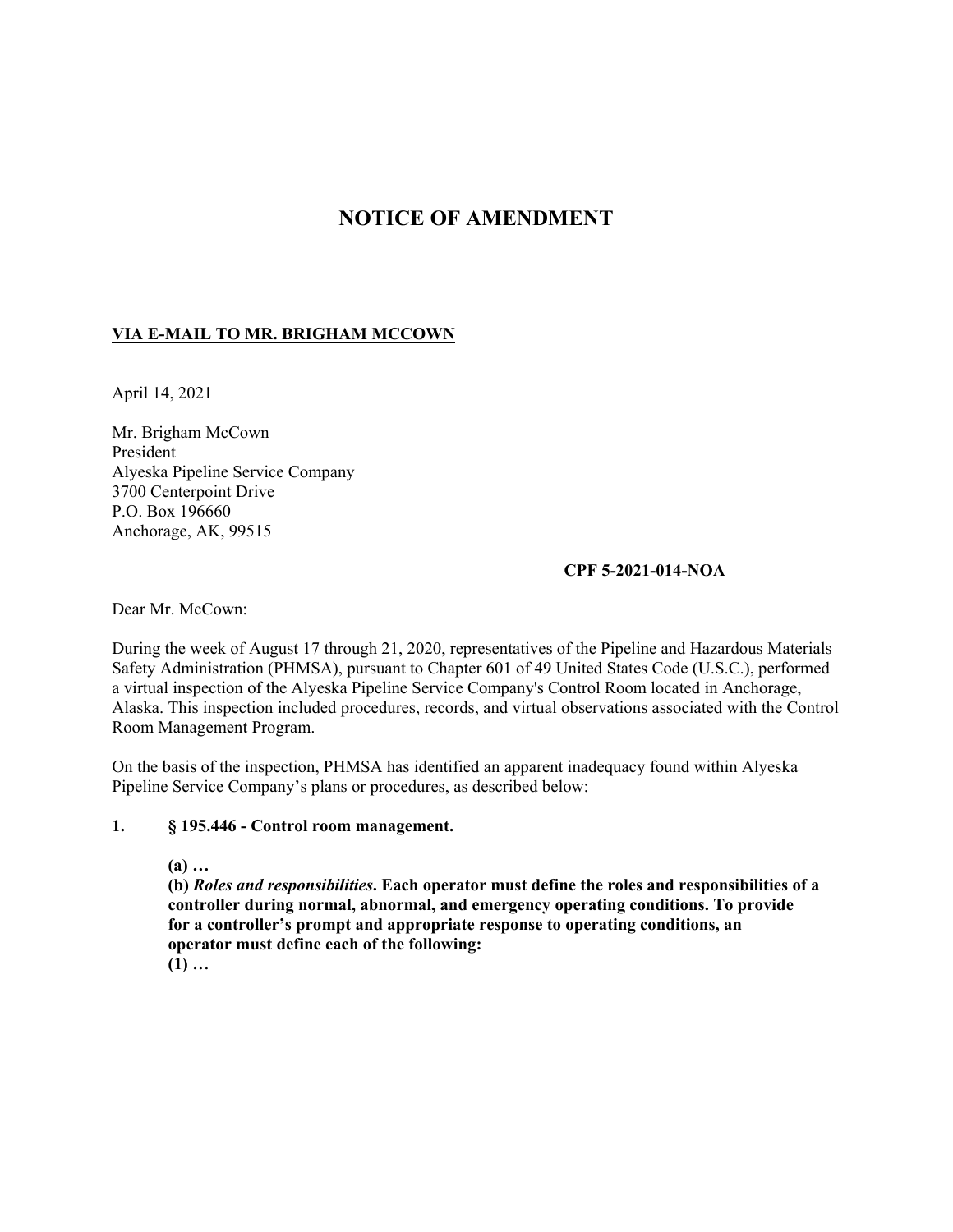## **(5) The roles, responsibilities and qualifications of others who have the authority to direct or supersede the specific technical actions of controllers.**

Alyeska revised their procedure after the inspection to include a statement identifying who has the authority to direct or supersede the technical actions of a controller. However, the revised procedure is unclear, and therefore inadequate to assure the safe operation of the pipeline facilities. The operator added the following to Document DO-14-2, Edition 9, Revision 2 (November 11, 2020), Section 3 - Controller Authority, Roles, and Responsibilities; Section 3.1 - Operations:

"To help ensure that the Roles and Responsibilities of the controllers are safely and effectively carried out, the only personnel that can direct or supersede the controller's technical actions are the OCC Supervisor(s) and Lead Controller(s). Personnel in these positions are required to maintain operator qualification (OQ) for both the Pipeline and Terminal Consoles. *Any technical requests for TAPS are channeled/directed through these positions.*"

PHMSA is unsure what the last sentence (in italics) is trying to convey or how it relates to the operator's authority to direct or supersede. Alyeska should consider revising the statement to clearly identify how it relates to the authority to direct or supersede, or consider removing the sentence.

The procedure continues and provides the following guidelines:

"In the event, it becomes necessary to supersede the controller's actions, follow these guidelines:

- The OCC Supervisor or Lead Controller will complete the following:
	- Analyze the current operating condition to using all the latest information they have about the situation to determine the best course of action to protect personnel, the environment, and the integrity of the TAPS system.
	- Instruct the controller to take action based on their assessment of the situation.
- The OCC controller will repeat the instruction back to the OCC Supervisor or Lead Controller to confirm their understanding of the direction, upon confirmation, they will initiate the response based on the direction of the OCC Supervisor or Lead Controller.
- The OCC Supervisor or Lead Controller will confirm or repeat the instruction, as necessary.
- In the unlikely event it becomes necessary for the OCC Supervisor or designee to replace an OCC controller at a console:
	- The on-shift OCC Supervisor will request the OCC Lead Controller to ensure the Pipeline or Terminal console is covered and request to speak to the controller in the supervisor's office.
	- Turnover will commence following the normal process outlines in OCC 3.13, OCC Shift Change."

These guidelines are unclear and appear to confuse the authority to direct with the authority to supersede.

If the operator decides to grant the authority to direct or supersede, the operator must amend the procedure to clearly describe the process how the authority to direct the technical actions of a controller will be implemented and documented; and clearly describe how the authority to supersede the technical actions of a controller will be implemented and documented.

### Response to this Notice

This Notice is provided pursuant to 49 U.S.C. § 60108(a) and 49 C.F.R. § 190.206. Enclosed as part of this Notice is a document entitled Response Options for Pipeline Operators in Compliance Proceedings.